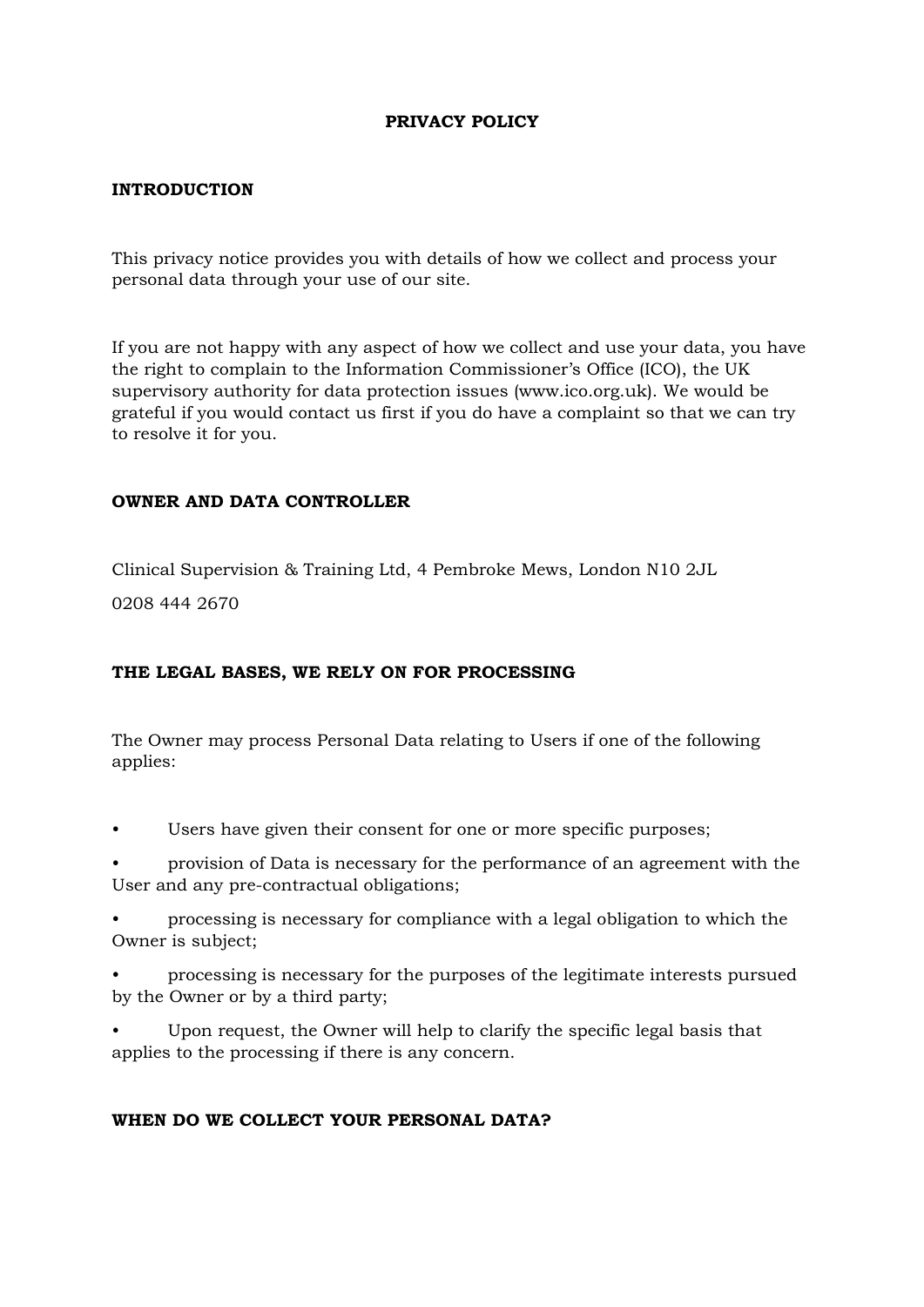Personal Data is collected in the following methods:

- 1. filling in forms on our website
- 2. communicating with us by post, phone, email
- 3. ordering our products or services
- 4. subscribing to our newsletter
- 5. requesting resources or marketing be sent to you
- 6. providing feedback

7. automatically collected Technical Data about your equipment, browsing actions and usage patterns. We collect this data by using cookies, server logs and similar technologies.

# **WHAT PERSONAL DATA DO WE COLLECT?**

We collect the following Personal Data from you:

1. Identity Data may include your first name, last name

2. Contact Data may include your billing address, email address and telephone numbers

3. Technical Data may include your, internet protocol addresses, browser type and version, browser plug-in types and versions, time zone setting and location, operating system and platform and other technology on the devices you use to access this site

4. Usage Data may include information about how you use our website

5. Cookie Data information gathered by the use of cookies in your web browser.

# **HOW AND WHY DO WE USE YOUR PERSONAL DATA?**

The Data is used to respond to your queries or questions about our services or products; as well as for the following purposes: SPAM protection and managing contacts, sending marketing messages and contacting the User.

We want to provide the best possible User experience for customers, and we use Data to allow us to offer to you information, products and services that are most likely to interest you.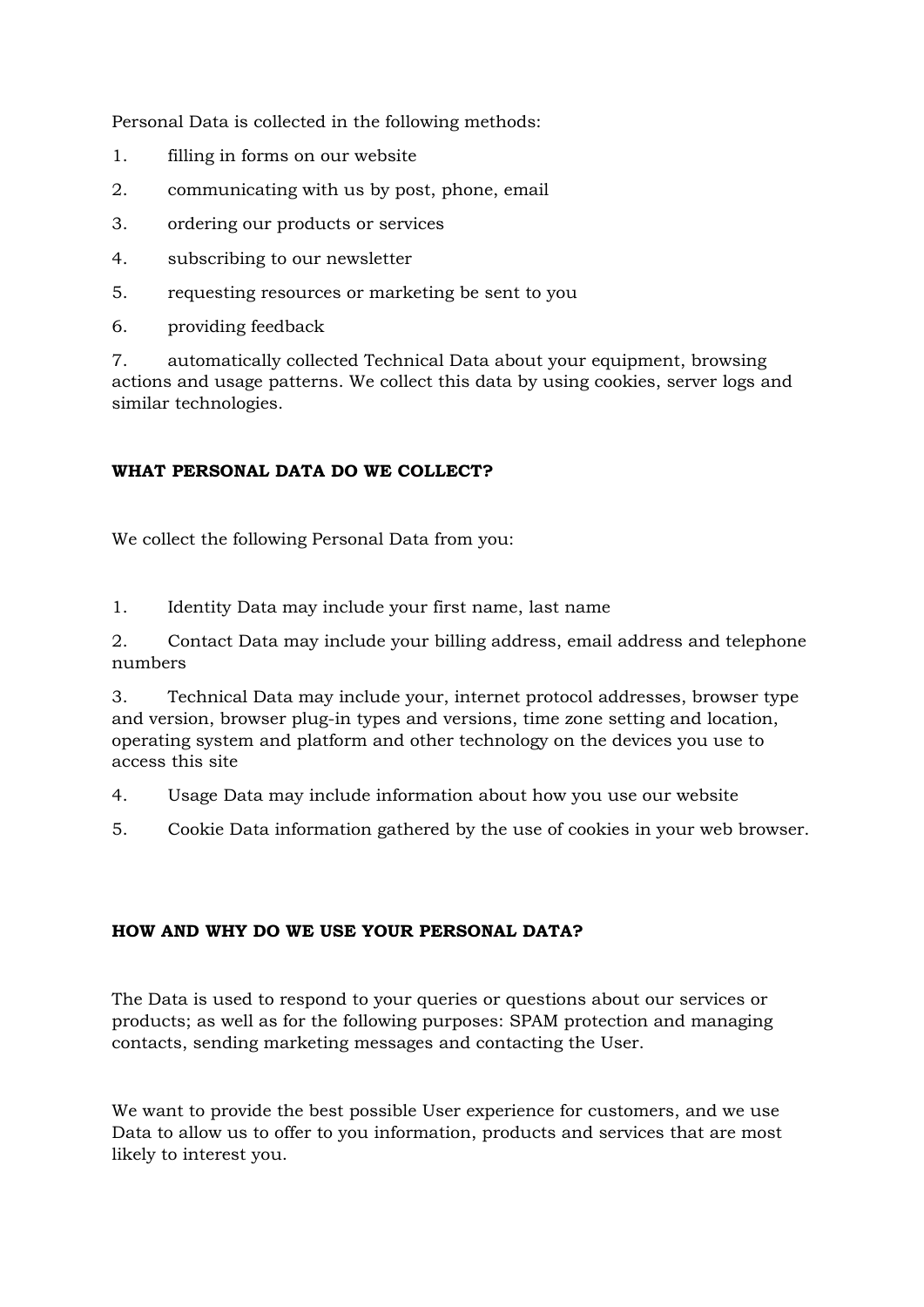The Data privacy law allows this as part of our legitimate interest in understanding our customers and delivering the best possible service.

### **HOW WE PROTECT YOUR PERSONAL DATA**

We know how much Data security matters to all our customers. We will treat your Data with the utmost care and have put in place appropriate security measures to prevent your Personal Data from being accidentally lost, used or accessed in an unauthorised way, altered or disclosed.

Our website interaction with customers is secured using 'https' technology.

We will notify you and any applicable regulator of a breach where we are legally required to do so.

## **HOW LONG WILL WE KEEP YOUR PERSONAL DATA?**

We will only retain your personal data for as long as necessary to fulfil the purposes we collected it for, including for the purposes of satisfying any legal, accounting, or reporting requirements.

By law we have to keep basic information about our customers (including Contact, Identity, Financial and Transaction Data) for six years after they cease being customers for tax purposes.

Once the retention period expires, Personal Data shall be deleted.

### **WHAT ARE MY RIGHTS?**

Users may exercise certain rights regarding the processing of Personal Data by the Owner.

• Right to withdraw their consent at any time. Users have the right to withdraw consent where they have previously given their consent to the processing of their Personal Data.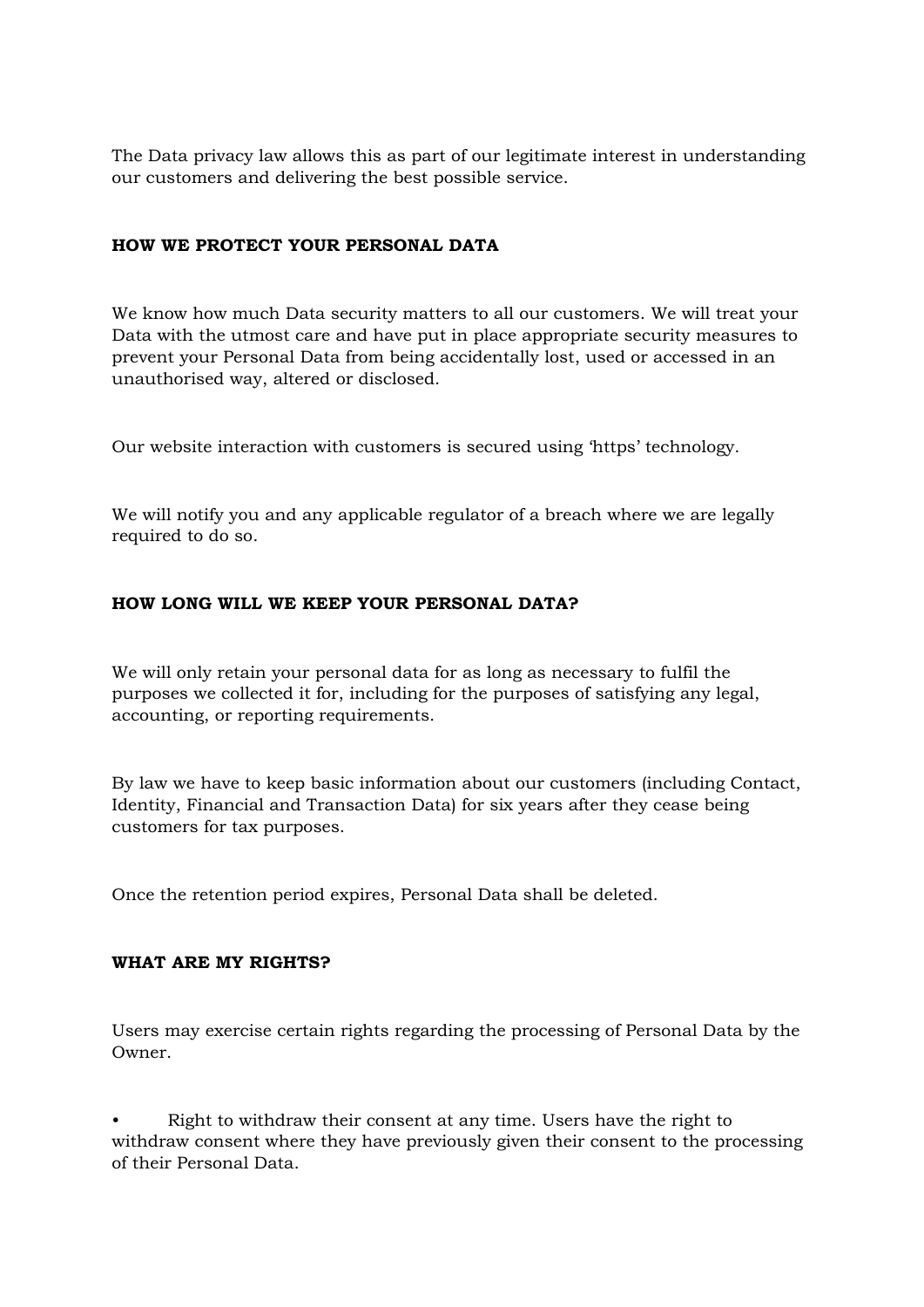• Right to object to the processing of their Data. Users have the right to object to the processing of their Data if the processing is carried out on a legal basis other than consent.

• Right to access their Data. Users have the right to learn if Data is being processed by the Owner and obtain a copy of the Data being processed.

• Right to verify and seek rectification. Users have the right to verify the accuracy of their Data and ask for it to be updated or corrected.

• Right to restrict the processing of their Data. Users have the right, under certain circumstances, to restrict the processing of their Data. In this case, the Owner will not process their Data for any purpose other than storing it.

• Right to have their Personal Data deleted. Users have the right, under certain circumstances, to obtain the erasure of their Data from the Owner.

• Right to receive their Data and have it transferred to another controller. Users have the right to receive their Data and, if technically feasible, to have it transmitted to another controller without any hindrance.

• Right to object. Users have the right to bring a claim before their competent data protection authority.

## **DETAILS ABOUT THE RIGHT TO OBJECT**

Where Personal Data is processed for the legitimate interests pursued by the Owner, Users may object to such processing by providing a ground related to their particular situation to justify the objection.

Users must know that, however, should their Personal Data be processed for direct marketing purposes, they can object to that processing at any time without providing any justification.

### **HOW TO EXERCISE YOUR RIGHTS**

Any requests to exercise User rights can be directed to the Owner through the contact details provided in this document. These requests can be free of charge and will be addressed by the Owner within one month.

## **HOW CAN YOU STOP THE USE OF YOUR PERSONAL DATA FOR DIRECT MARKETING?**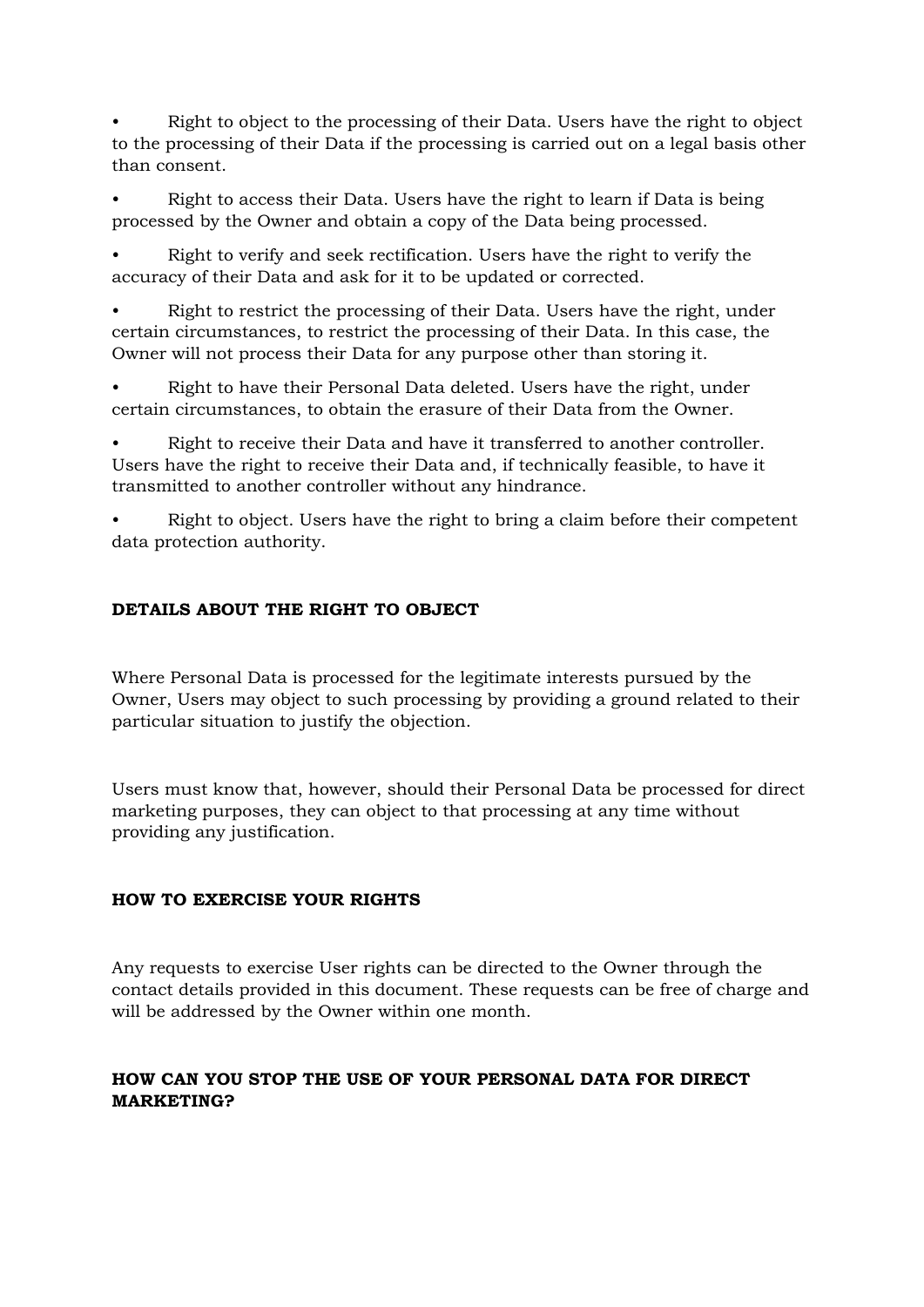You can stop any further direct marketing from us by contacting the Data Controller via the details in this document.

## **CONTACTING THE INFORMATION COMMISSIONER'S OFFICE (UK)**

If you have any issue with how your Data has been handled or are not satisfied with the response you have received to any request, you have the right to lodge a complaint with the Information Commissioner's Office by calling 0303 123 1113 or go online to www.ico.org.uk/concerns.

## **INFORMATION NOT CONTAINED IN THIS POLICY**

More details concerning the collection or processing of Personal Data may be requested from the Owner at any time. Please see the contact information at the beginning of this document.

## **COOKIE POLICY**

This website uses Cookies. To learn more, please consult the Cookie Policy.

### **DEFINITIONS AND LEGAL REFERENCES**

### Personal Data (Data)

Any information that directly, indirectly, or in connection with other information allows for the identification of a natural person.

#### Usage Data

Information collected automatically through this website which can include: the IP addresses or domain names of the computers utilised by the Users who use this website, the time of the request, the method utilised to submit the request to the server, the country of origin, the browser and the operating system, the time details per visit and the path followed within the website and other parameters about the device operating system and/or the User's computer environment.

#### User

The individual using this website who, unless otherwise specified, coincides with the Data Subject.